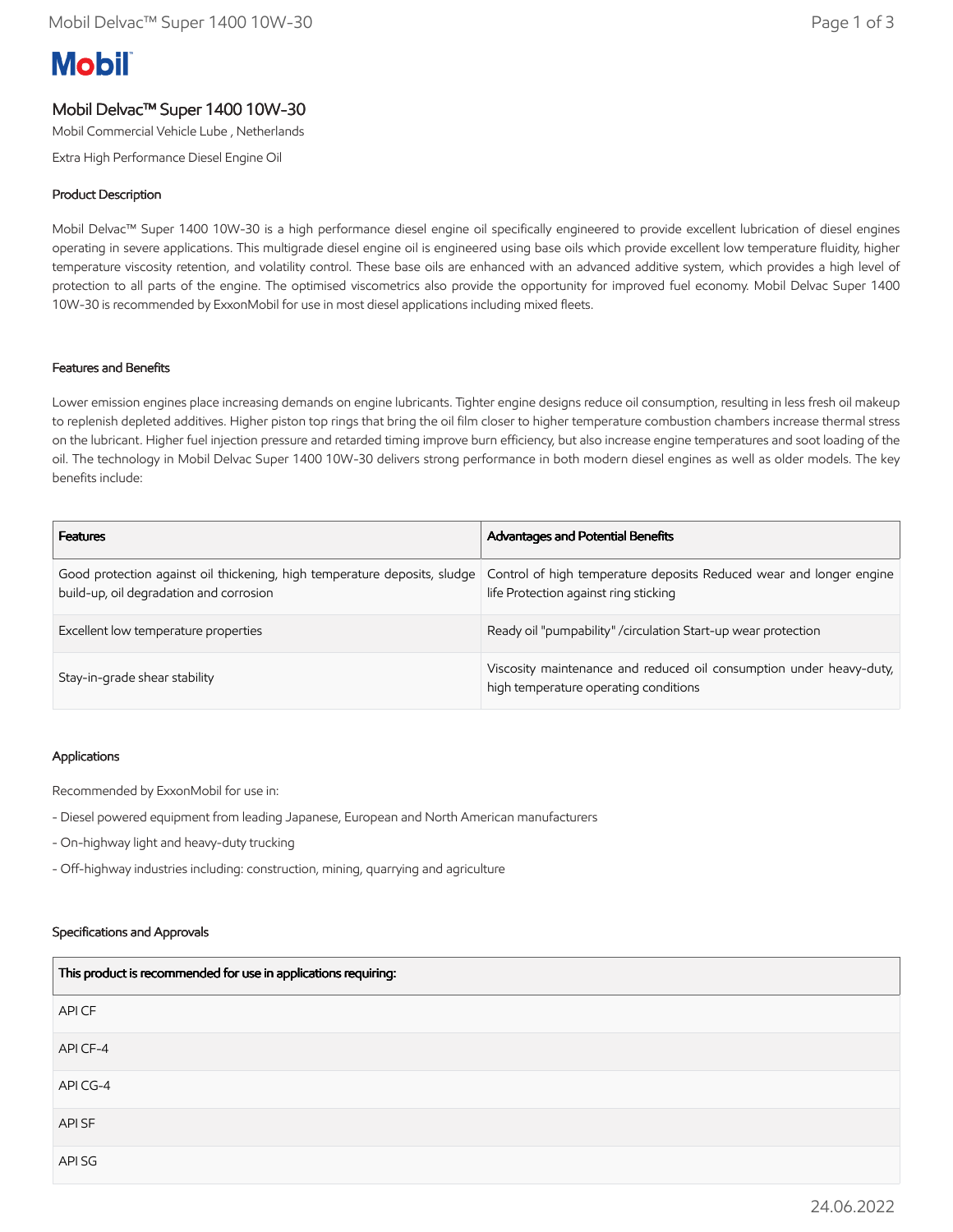### This product is recommended for use in applications requiring:

API SH

VOLVO VDS-2

| This product meets or exceeds the requirements of: |
|----------------------------------------------------|
| API CH-4                                           |
| API SJ                                             |

#### Properties and Specifications

| Property                                      |            |
|-----------------------------------------------|------------|
| Grade                                         | SAE 10W-30 |
| Kinematic Viscosity @ 40 C, mm2/s, ASTM D445  | 80         |
| Kinematic Viscosity @ 100 C, mm2/s, ASTM D445 | 11.7       |
| Flash Point, Cleveland Open Cup, °C, ASTM D92 | 225        |
| Ash, Sulfated, mass%, ASTM D874               | 1.1        |
| Noack Volatility, mass%, ASTM D5800           | 10.7       |
| Pour Point, °C, ASTM D97                      | $-36$      |
| Total Base Number, mgKOH/g, ASTM D2896        | 8.9        |
| Viscosity Index, ASTM D2270                   | 141        |

#### Health and safety

Health and Safety recommendations for this product can be found on the Material Safety Data Sheet (MSDS) @ [http://www.msds.exxonmobil.com/psims](http://www.msds.exxonmobil.com/psims/psims.aspx) /psims.aspx

All trademarks used herein are trademarks or registered trademarks of Exxon Mobil Corporation or one of its subsidiaries unless indicated otherwise.

10-2021 EXXONMOBIL LUBRICANTS & SPECIALTIES EUROPE, A DIVISION OF EXXONMOBIL PETROLEUM & CHEMICAL, BVBA (EMPC) POLDERDIJKWEG B-2030 Antwerpen Belgium Automotive products: 0800 0229118 Industrial products: 0800 0229120

Fax: 0800 0229222

Typical Properties are typical of those obtained with normal production tolerance and do not constitute a specification. Variations that do not affect product performance are to be expected during normal manufacture and at different blending locations. The information contained herein is subject to change without notice. All products may not be available locally. For more information, contact your local ExxonMobil contact or visit [www.exxonmobil.com](http://www.exxonmobil.com/)

ExxonMobil is comprised of numerous affiliates and subsidiaries, many with names that include Esso, Mobil, or ExxonMobil. Nothing in this document is intended to override or supersede the corporate separateness of local entities. Responsibility for local action and accountability remains with the local